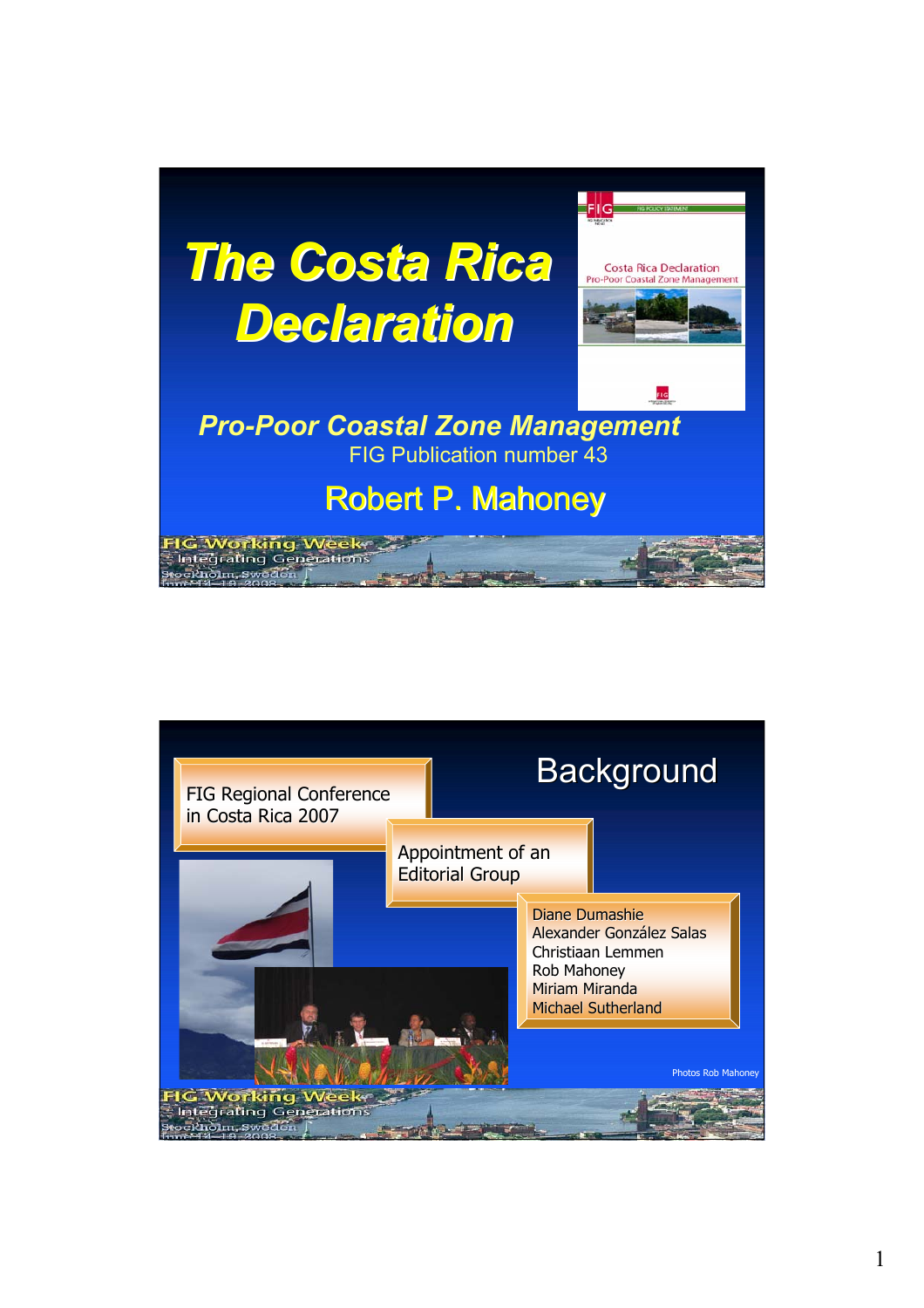## Major Vulnerabilities in the Coastal Zone





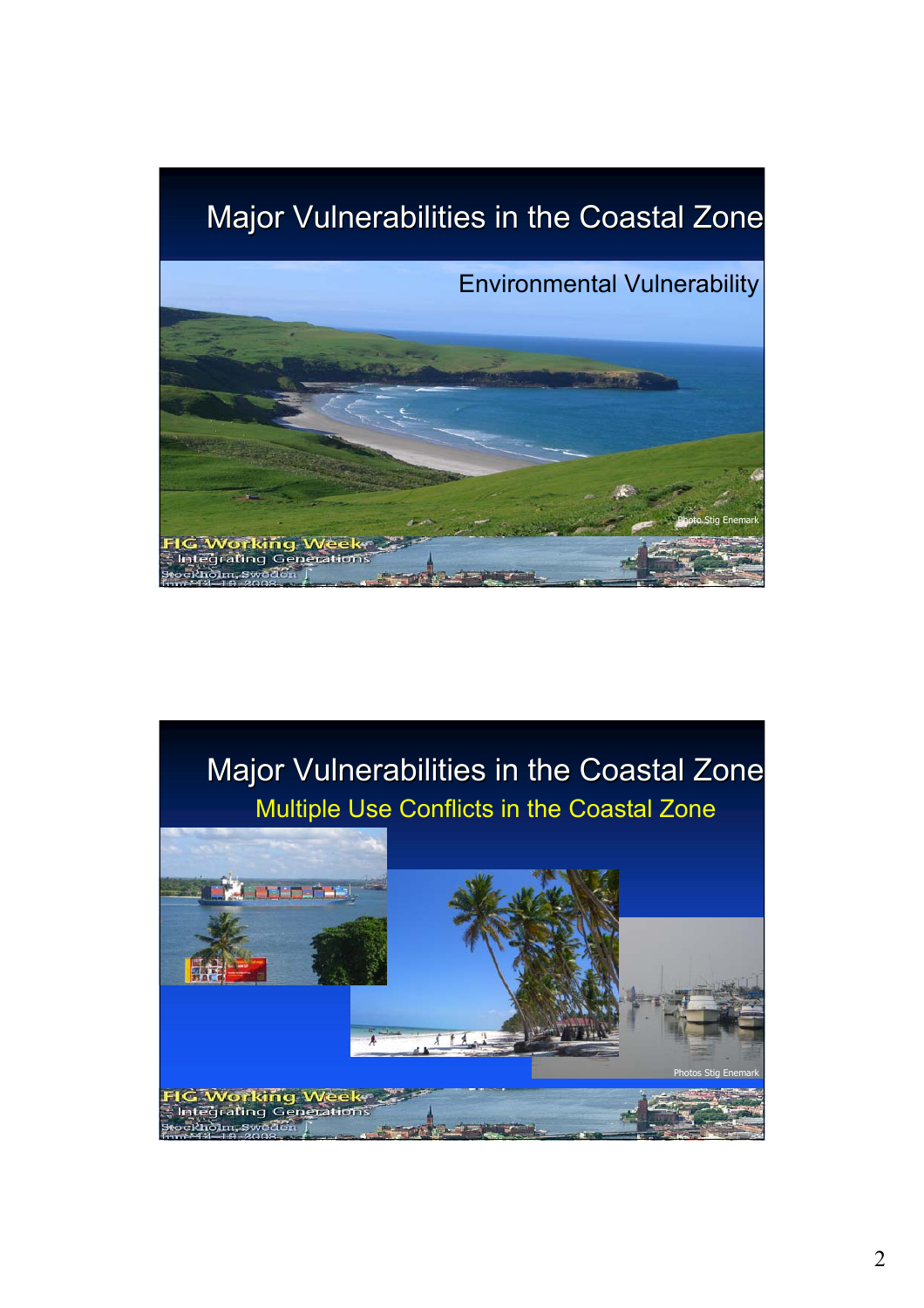## Major Vulnerabilities in the Coastal Zone Human Conflict in the Coastal



## Major Vulnerabilities in the Coastal Zone

**Resilience versus Sustainability** 

O **Sustainability** = Maintaining the same

**G Working Week**<br>ntegrating Generation

- O **Resilience** = Recognition of change, adaptability
	- Maintains relationship between space and time

O Resilience can be measured, for example, by the time taken for the land administration system to return to pre-disaster status e.g hurricanes, flooding, etc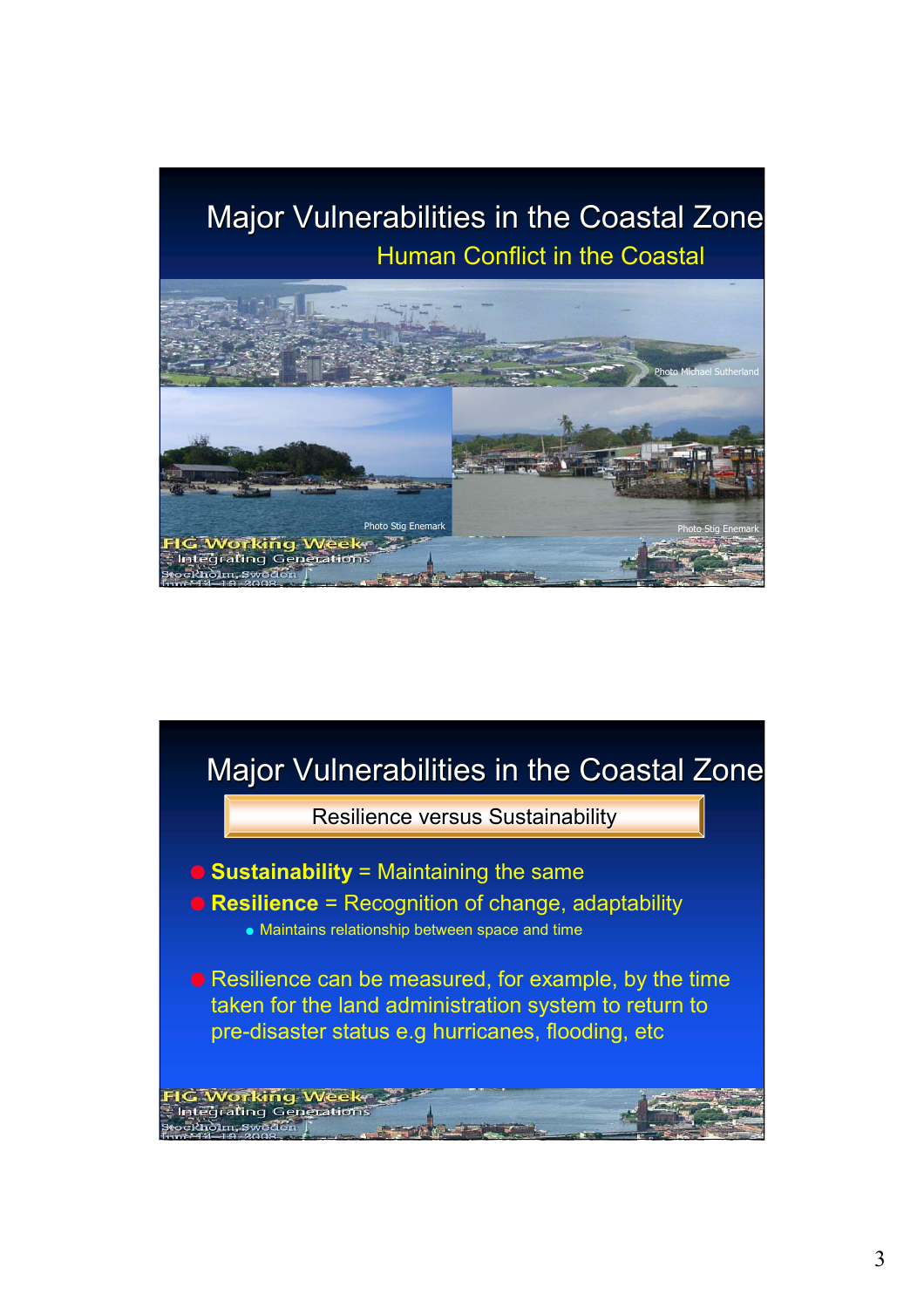